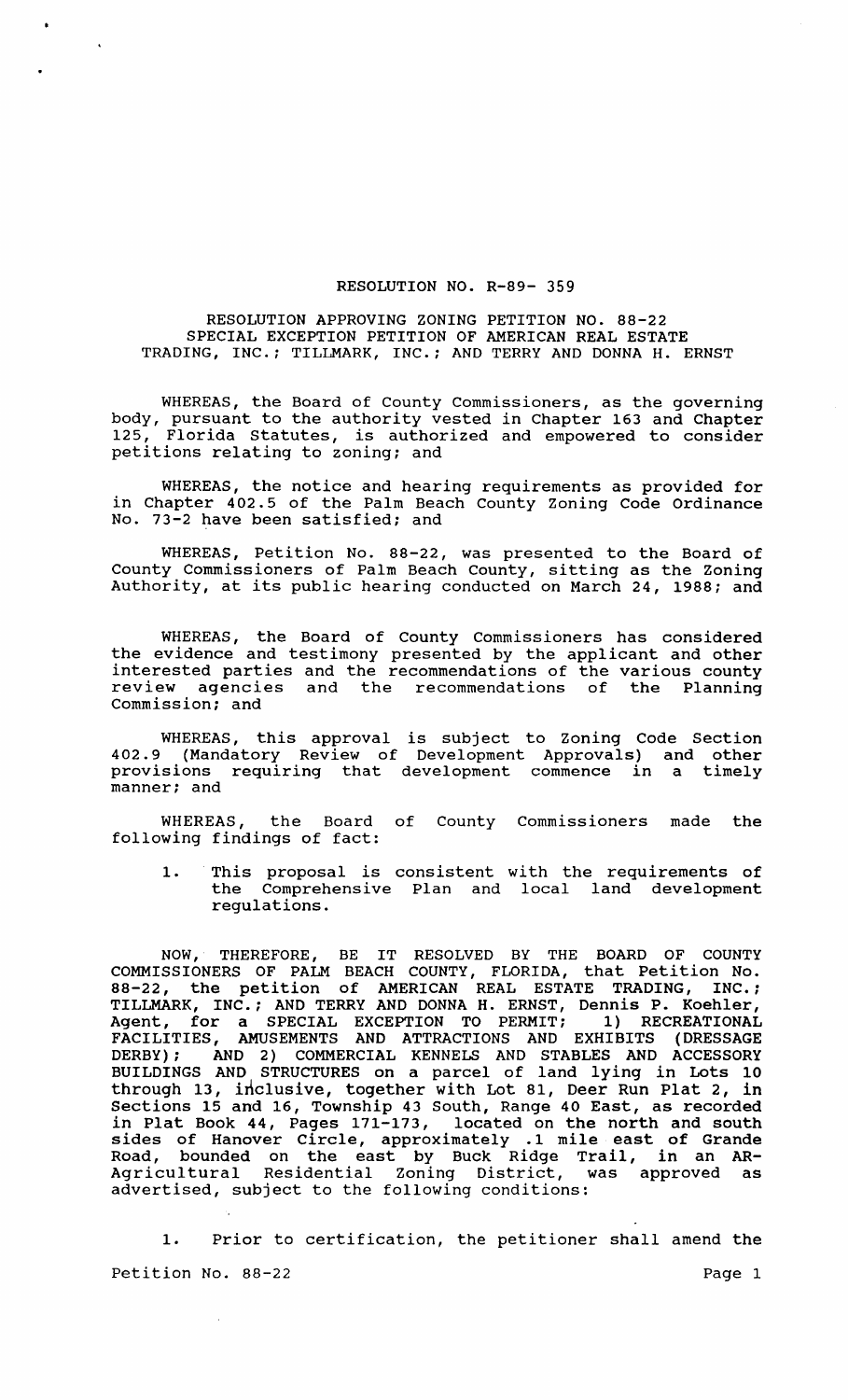site plan to indicate the following.

- a. Access to the commercial stables.
- b. Internal circulation routes.
- c. Dimensioned parking areas.
- Tabular information which specified the parking requirements for each use.
- e. Net acreage of each lot if parcels are to be held in separate ownership.
- f. Dimensions of all site plan elements typical where applicable e.g., Setback, Buildings, Parking areas.
	-

 $\lambda$ 

- g. Access.<br>h. Require Required landscape strips and buffers, parking spaces required and proposed (handicap included).
- i Dumpster location.
- j. Existing vegetation.
- j. Existing vegetati<br>k. Building heights.<br>l. Building square f
- 1. Building square footages.
- m. Impervious and pervious surfaces.
- n. Required fences, walls.
- o. Landscape tabular data, see page 14 of Special Exception.<br>Required
- p. Required 150 foot setbacks for all outdoor attractions.
- 2. Use of the 51.228 acre site shall be limited to single family residences, commercial stables, and a horse dressage derby. The horse dressage derby shall be limited to one (1) show per year, lasting not more than four (4) days in duration.
- 3. Prior to site plan certification, petitioner shall submit a Unity of Control agreement covering the entire site, subject to approval of the County Attorney.
- 4. Prior to site plan certification, the petitioner shall submit a copy of the revised site plan which graphically indicates the direction of all vegetation removal photographs as submitted.
- 5. The developer shall retain the stormwater runoff in accordance with all applicable agency requirements in effect at the time of the permit application. However, at a minimum, this development shall retain onsite three (3) inches of the stormwater runoff generated by a three (3) year-one (1) hour storm as required by the Permit Section, Land Development Division. The drainage system shall be maintained in an acceptable condition as approved by the County Engineer. In the event that the drainage system is not adequately maintained as determined by the County Engineer, this matter will be referred to the Code Enforcement Board for enforcement.
- 6. The property owner shall pay a Fair Share Fee in the amount and manner required by the "Fair Share contribution for Road Improvements Ordinance" as it

Petition No. 88-22 Page 2